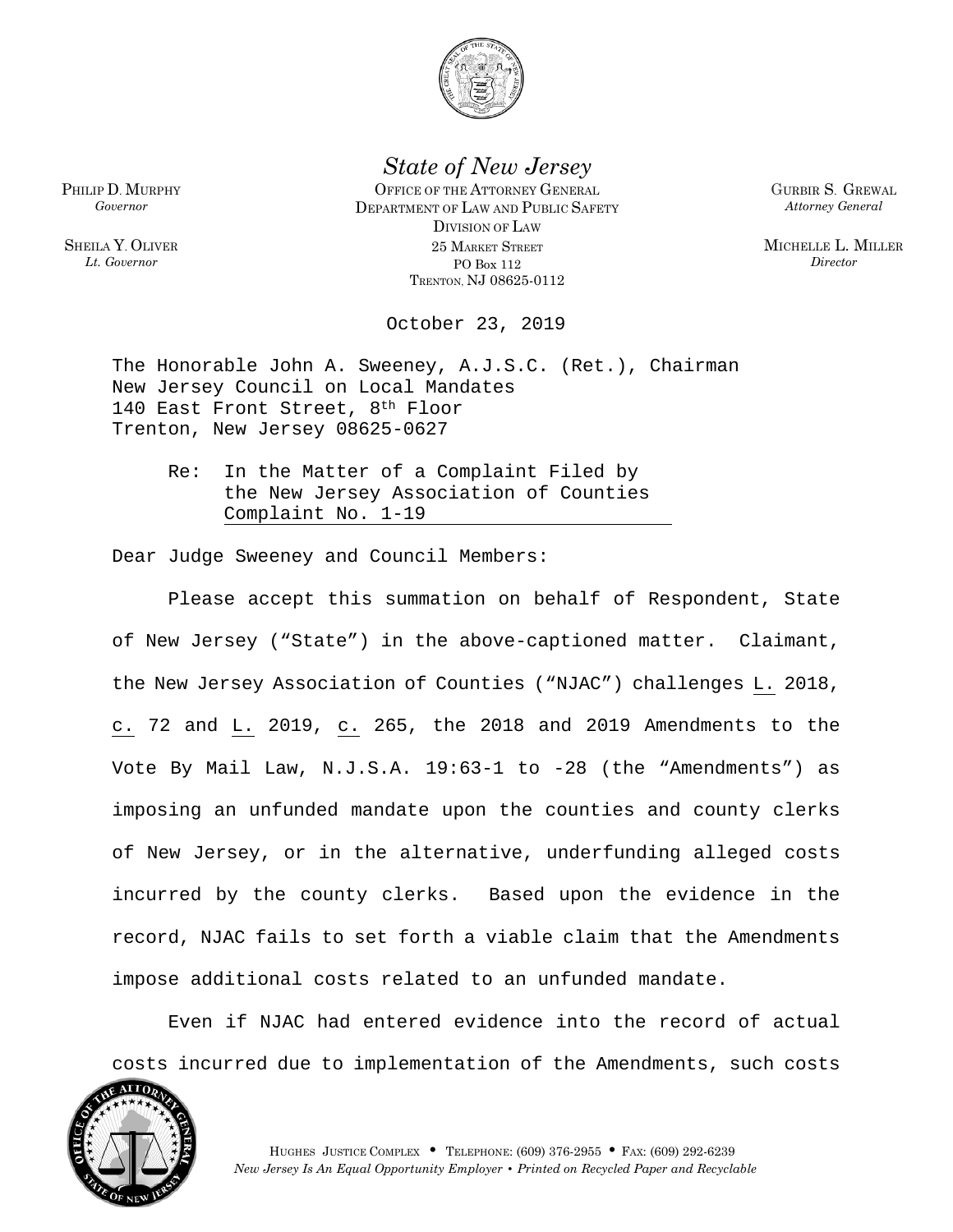are immaterial where the Amendments are found to meet the criteria of one of the five constitutional exemptions from finding a statute to constitute an unfunded mandate. The Amendments do not constitute an unfunded mandate, even where there are costs incurred by the county clerks, because the Amendments meet two of the constitutional exemptions provided at N.J. Const. art. VIII, §2,  $\P5(c): 1$ ) where the statute implements a provision of the New Jersey Constitution, in this case by enforcing and promoting the right to vote set forth at N.J. Const. art. II, §1, ¶3; and 2) where the statute revises or eases an existing requirement or mandate, in this case the existing Vote By Mail Act that requires county clerks to provide mail-in ballots to all eligible voters when requested, regardless of any cost incurred.

The undisputed purpose of these exemptions is to prohibit the finding of an unfunded mandate when there are costs incurred, if the criteria of the exemption(s) are met. Here, the Amendments require county clerks to continute to implement the right to vote by providing voters with mail-in ballots without any need to submit an application for a mail-in ballot. The Amendments ease the burden on voters seeking to vote by mail and ease the cost burden on county clerks by reducing the number of mail-in ballot applications they are required to review and process.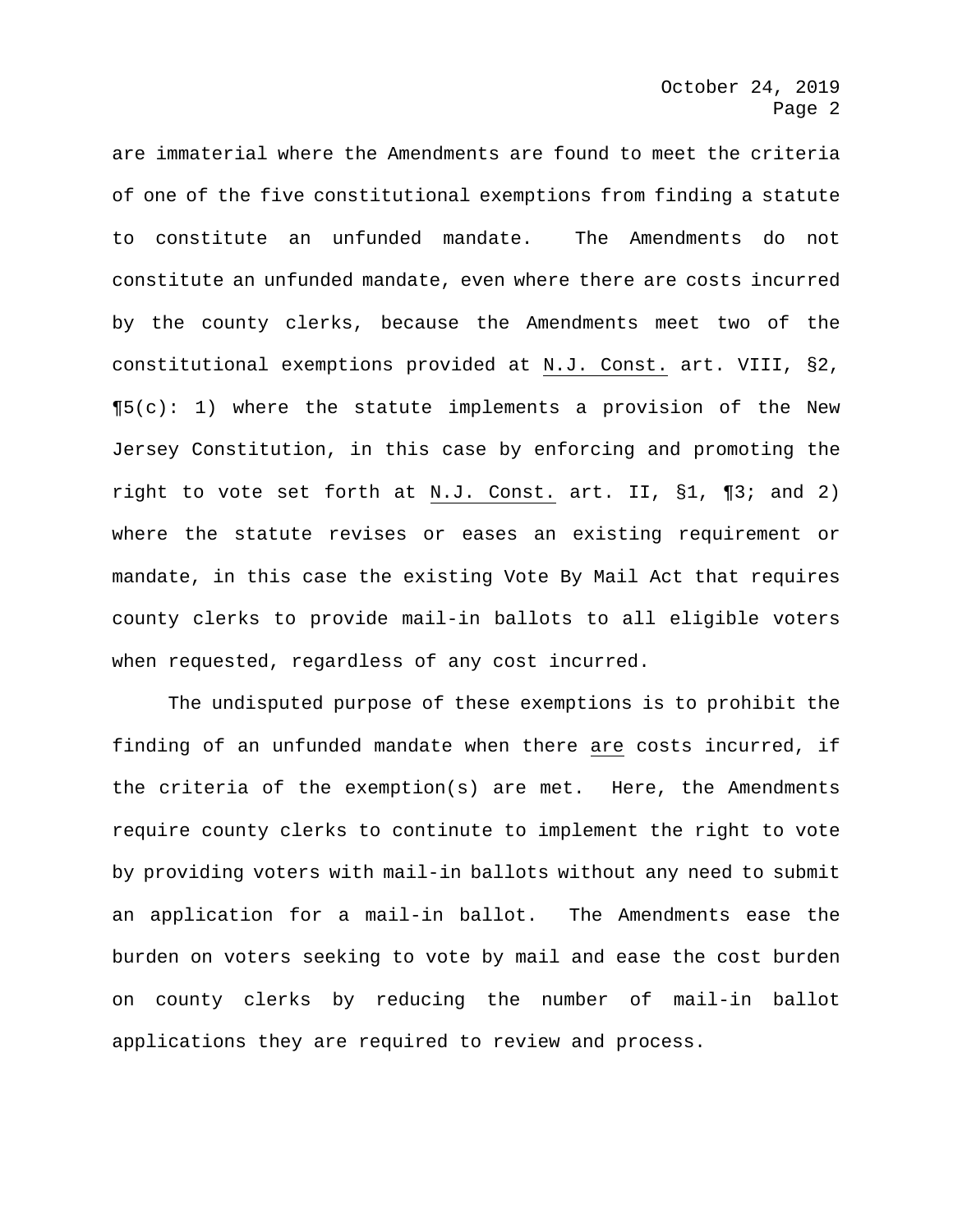For these reasons, the record before the Council fails to prove by a preponderance of the evidence that an unfunded mandate has been enacted by the Legislature.

## Unfunded Mandate

An unfunded mandate is a law, rule, or regulation that "does not authorize resources, other than the property tax, to offset the additional direct expenditures required for the implementation of the law or rule or regulation. . . ." N.J. Const. art. VIII, §2, ¶5(a). The New Jersey Constitiution and the Local Mandates Act ("LMA"), N.J.S.A. 52:13H-1 to -22, grant the Council exclusive authority to determine whether any provision of a law enacted on or after January 17, 1996, or any part of a rule or regulation originally adopted after July 1, 1996, is an unfunded State mandate. N.J. Const. art. VIII, §2, ¶5(b). Any statute or regulation that is deemed to be an unfunded mandate "shall, upon such determination cease to be mandatory in its effect and expire." N.J. Const. art. VIII, §2, ¶5(a); see also N.J.S.A. 52:13H-2, -  $12(a)$ .

The Council may deem any provision of a statute or regulation an unfunded mandate where the statute or regulation "does not authorize resources to offset the additional direct expenditures required for the implementation of the statute or the rule or regulation." N.J.S.A. 52:13H-12(a). To make out a claim of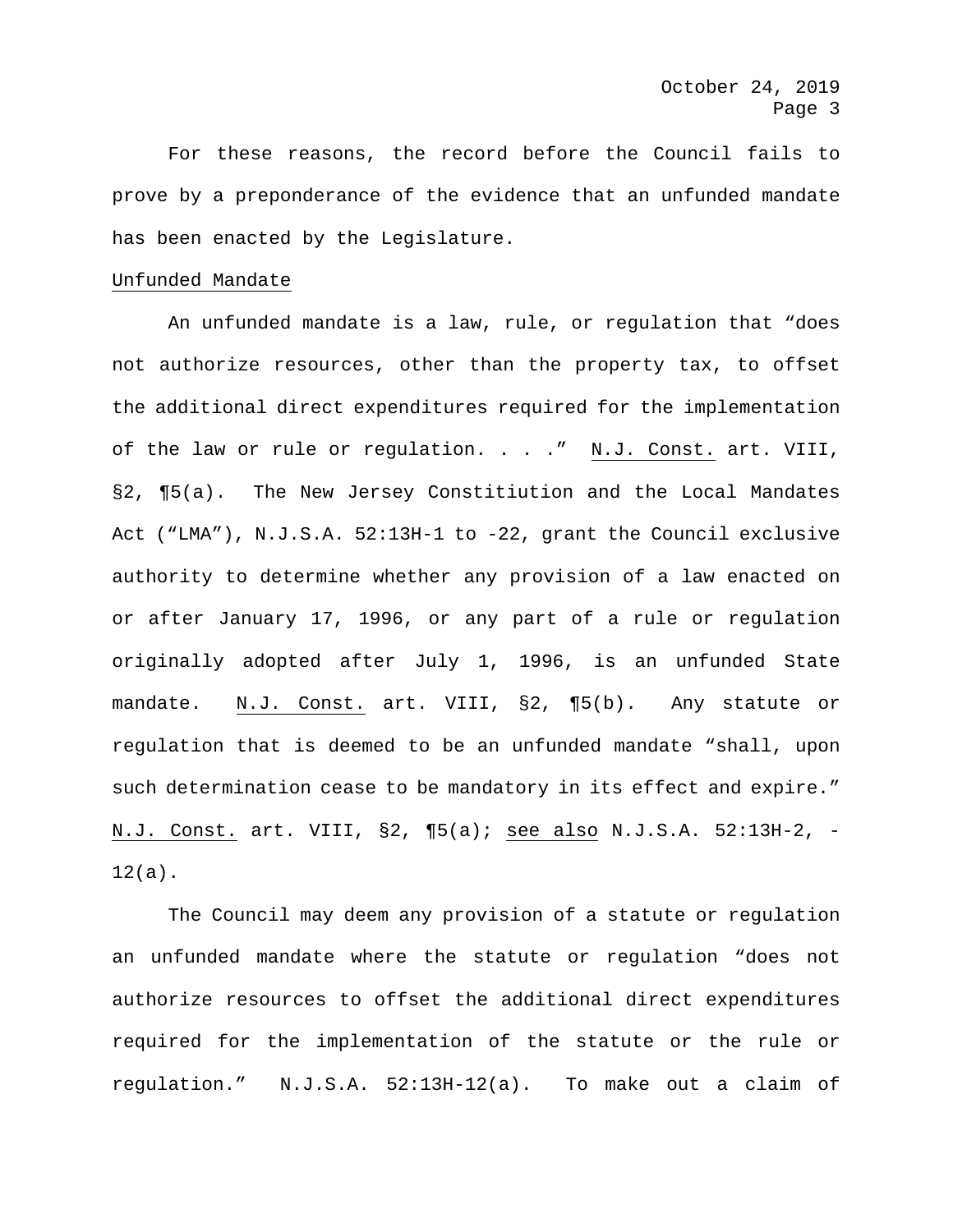unconstitutionality under N.J. Const. art. VIII, §2, ¶5 and the LMA, a claimant must demonstrate that: (1) the statute, rule, or regulation imposes a "mandate" on a unit of local government; (2) additional direct expenditures are required for the implementation of the statute, rule, or regulation; and (3) the statute, rule, or regulation fails to "authorize resources, other than the property tax, to offset the additional direct expenditures." In re a Complaint Filed by the Borough of Jamesburg (October 28, 2014) at page 5. Where a statute does not require direct expenditures to be incurred in order to implement the language of the statute, there cannot be an unfunded mandate. In re Complaint filed by the Twp. of Blairstown (July 8, 2011) at page 3.

In each of the rulings where the Council has invalidated a statute, rule, or regulation, "clear and convincing evidence was presented that counties, municipalities or boards of education would incur expenditures in order to implement the challenged provisions." In re a Complaint Filed by the Twp. of Medford (June 1, 2009) at page 12 (concurring opinion). The same cannot be said of the evidence in the record in this case as to actual costs associated with the Amendments.

# Amendments Legislative History

On August 10, 2018, Governor Murphy signed into law L. 2018, c. 72. The Vote By Mail Act, N.J.S.A. 19:63-1 to -28, as amended,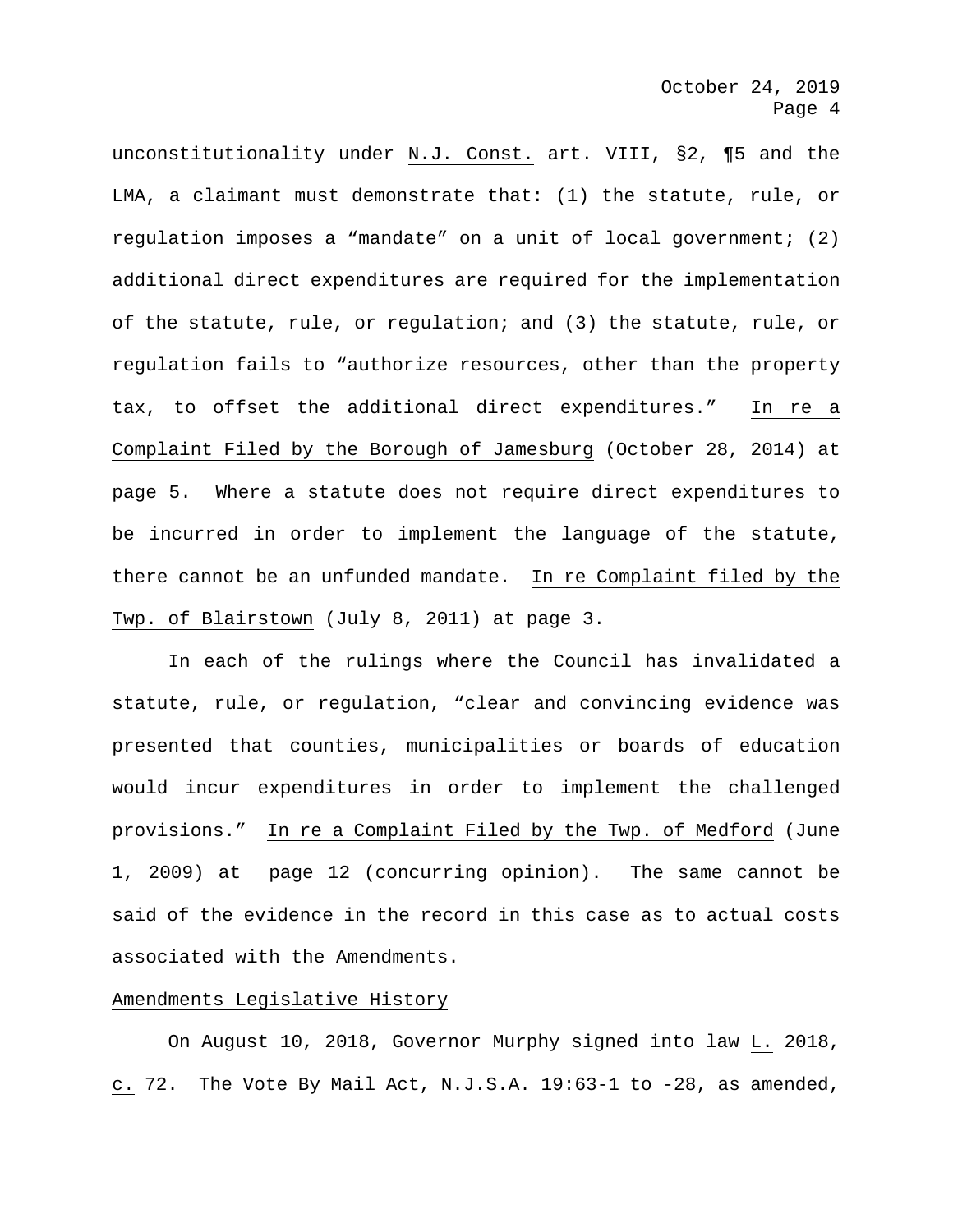provides that all voters who received a mail-in ballot for the November 2016 General Election, will automatically receive mailin ballots for all future elections, unless they chose not to receive a mail-in ballot. Prior to enactment of the 2018 Amendment, the Vote By Mail Act limited a voter's ability to automatically receive a mail-in ballot to either applying for a mail-in ballot for a specific election; applying for a mail-n ballot to be sent for each November General Election; or applying for mail-in ballots for all elections within a calendar year. N.J.S.A. 19:63-3e. Therefore, if a voter wished to receive mailin ballots beyond one year or for elections beyond the November General Elections, the voter was required to file an application with the appropriate county clerk each year and/or for each requested election.

Pursuant to the enacted Amendments, affected voters are no longer required to file mail-in ballot applications for any future election. And county clerks are relieved of the cost and time associated with providing mail-in ballot applications, reviewing mail-in ballot applications and processing mail-in ballot applications for each election or for each year for those voters set forth in the Amendments. Effective August 28, 2019, P.L. 2019, c. 265, expanded the 2018 Amendment to also apply to any voter who had submitted a mail-in ballot for any election in 2017 or 2018.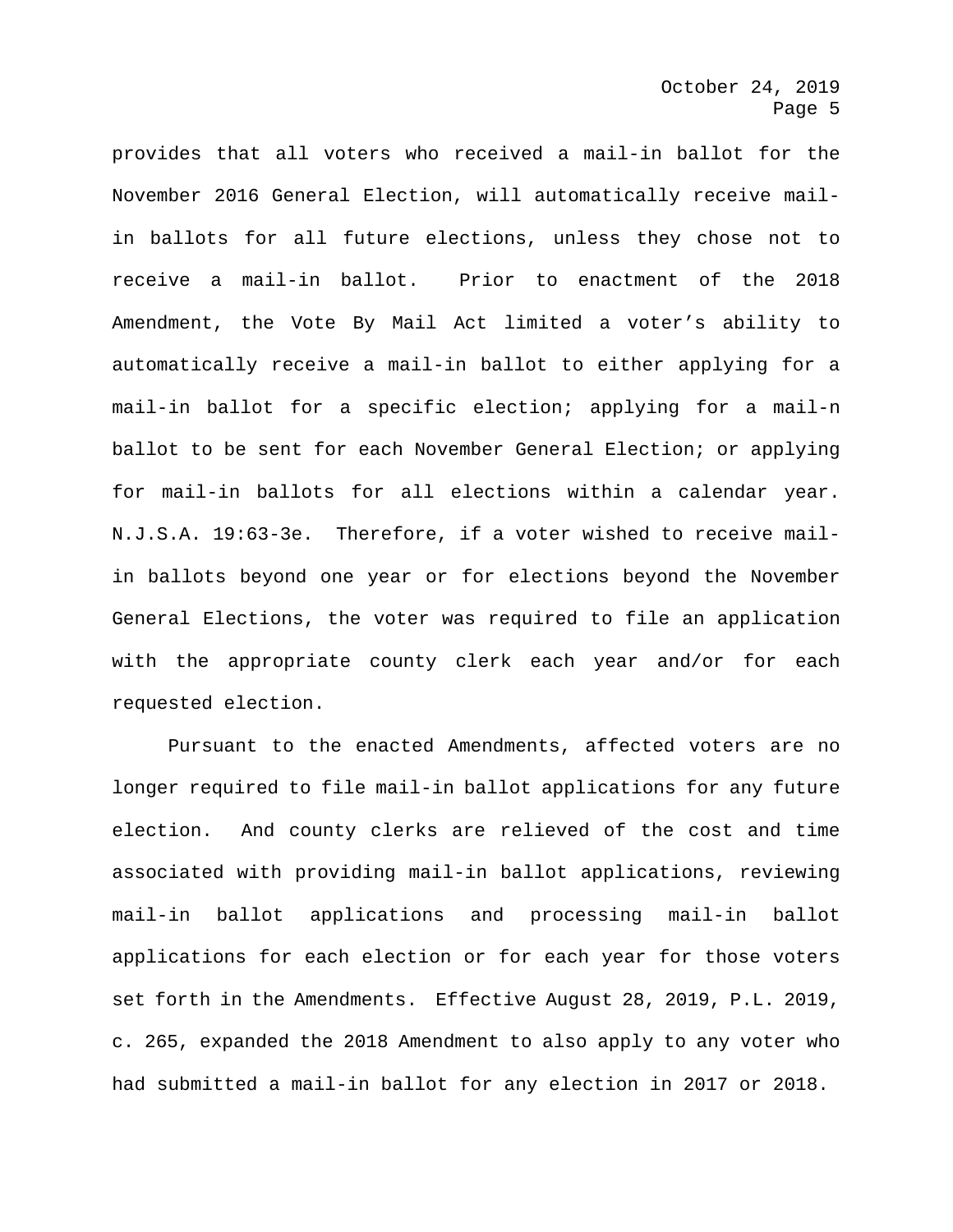#### Claimant's Failure to Prove Incurred Costs

No evidence has been introduced that demonstrates a net increase in costs incurred by the county clerks that are related to the Amendments. NJAC fails to distinguish costs related to Amendments from previously existing costs for mail-in ballots or from new costs associated with voters who applied for mail-in ballots as opposed to those voters automatically receiving mailin ballots under the Amendments. There is no specific evidence of costs incurred by county clerks that are directly related to the Amendments or the required evidence of the cost savings resulting from the Amendments' elimination of the requirement of the clerks to process tens of thousands of mail-in ballot applications. Without these facts in evidence, NJAC is asking the Council to speculate as to the costs, if any, incurred under the Amendments without the necessary evidence of what costs are incurred from implementing the Amendments.

In addition, pursuant to the 2019 Amendment, the Legislature appropriated \$2 million to be distributed among the counties "as reimbursement for the costs of implementing the provisions of this act." P.L. 2019, c. 265. The 2019 Amendment states that the Department of State shall reimburse each county "for the actual costs incurred by the county in implementing the provisions of this act." Ibid. Determining actual costs requires eliminating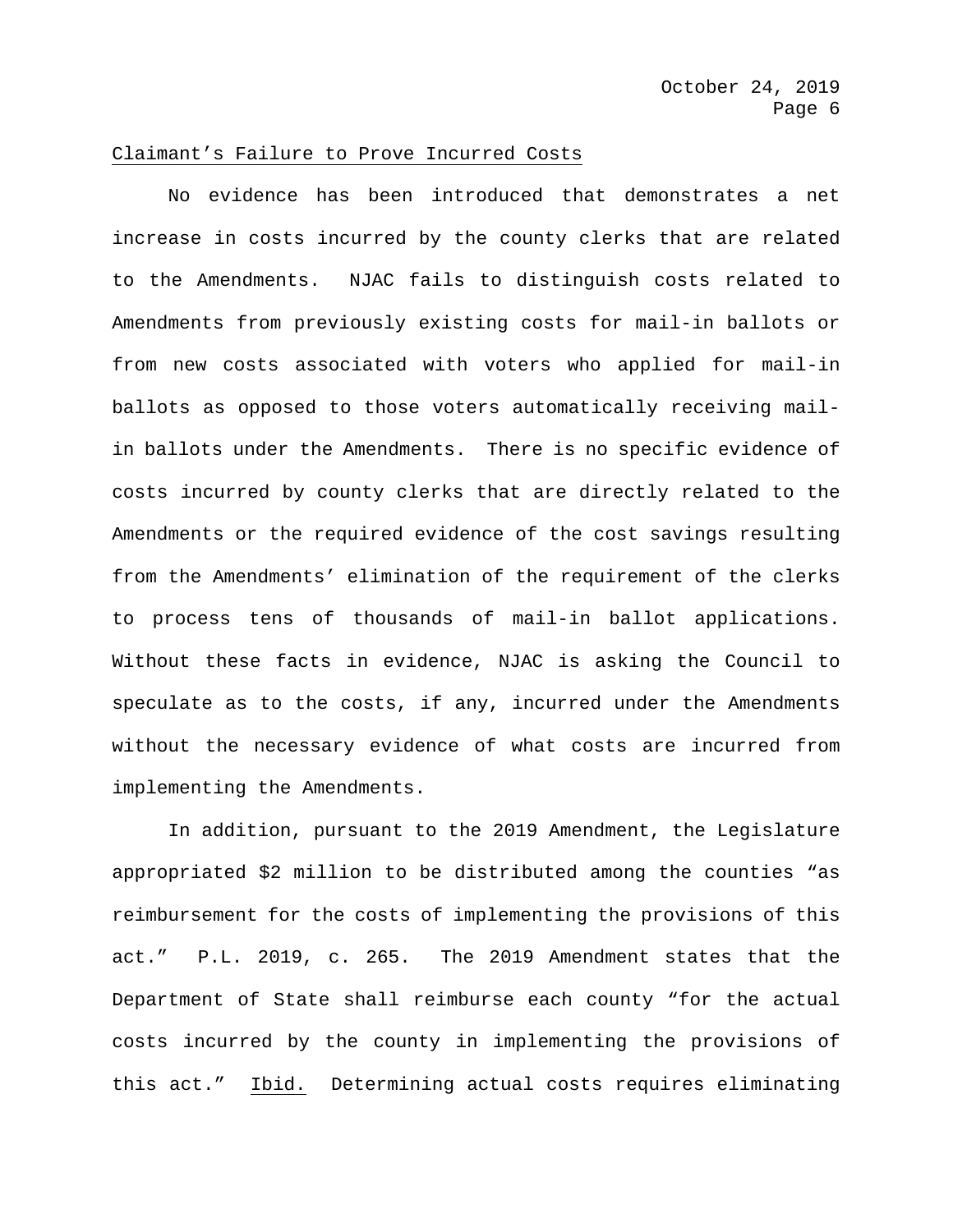costs related to mail-in ballots applied for independently from the implementation of the Amendments, as well as subtracting cost savings resulting from the Amendments.

\$2 Million Appropriation by the Legislature for Costs Incurred by Counties Requires a Finding by the Council of No Unfunded Mandate.

As a result of the \$2 million appropriated by the Legislature to offset the costs of implementing the Amendments, no unfunded mandate exists. The evidence in the record does not support a claim that the appropriated \$2 million is insufficient to meet the actual costs incurred from implementing the Amendments. There is no evidence in the record of how many mail-in ballots sent out by the counties are a result of the Amendments as opposed to mail-in ballots independently requested by voters. As the Council stated in IMO of Highland Park Board of Education, decided May 11, 2000 (Highland Park II),

> To prove that a regulation imposes an 'additional direct expenditure' and is an unfunded mandate within the meaning of the Amendment and the LMA, a claimant must show an identifiable expense that results from the<br>requlation that is the subject of the regulation that is the subject of the<br>complaint. [Emphasis added]. [Emphasis added].

#### Id. at page 1.

The Council found Highland Park's challenge to a regulation was premature inasmuch as the evidence proffered was **"**essentially speculative" and thus "provides an insufficient basis on the record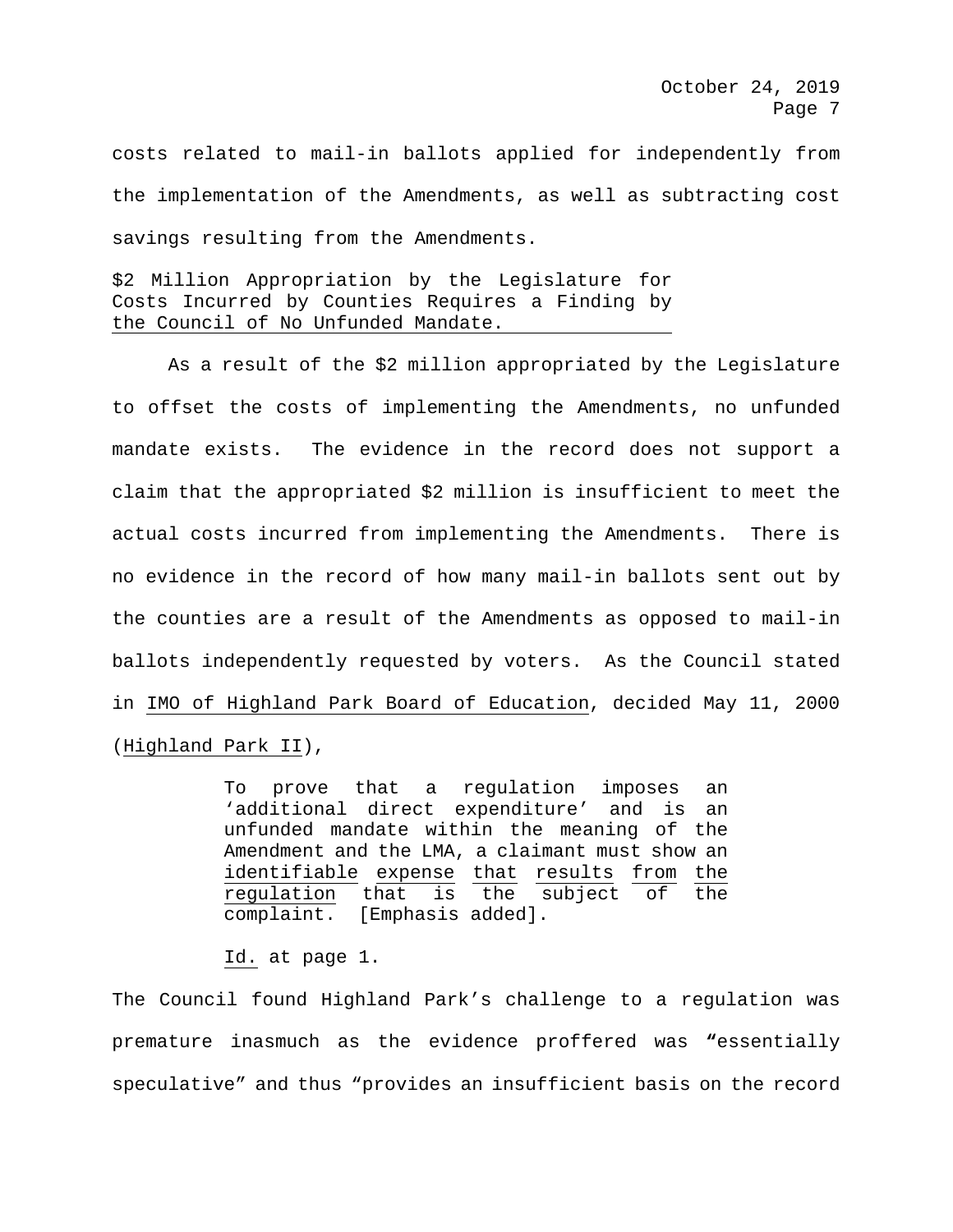as it now exists to find an unfunded mandate." Id. at page 15. Such is the case in the instant matter.

### Alleged Cost Increases

NJAC's complaint alleges total costs of \$1,530,603 associated with the Amendments as applied to the November 2018 General Election. Notwithstanding that the alleged increase in costs are not limited to the implementation of the Amendments, even if one were to accept NJAC's cost figures, there still would remain a \$469,397 surplus from the \$2 million appropriated by the Legislature. If any doubt remained as to the speculative nature of NJAC's alleged costs, the testimony of Hunterdon County Clerk Mary Melfi demonstrates that even NJAC does not know what, if any, actual costs have been incurred by the counties in implementing the Amendments. While NJAC alleges costs of \$1,530,603 incurred from the 2018 November General Election, Melfi testified that she "feel[s] comfortable giving you a cost estimate of 2 million dollars for last year's law [2018] and comfortable giving you 1.5 million dollars for every year moving on to continue to comply with this law." September 23, 2019 transcript at page 85-5 to 11. Melfi provides the Council with an "estimate" that is far greater than the alleged costs set forth by NJAC.

Respectfully, Melfi's comfort with giving estimates as to what she believes are and will be the costs incurred in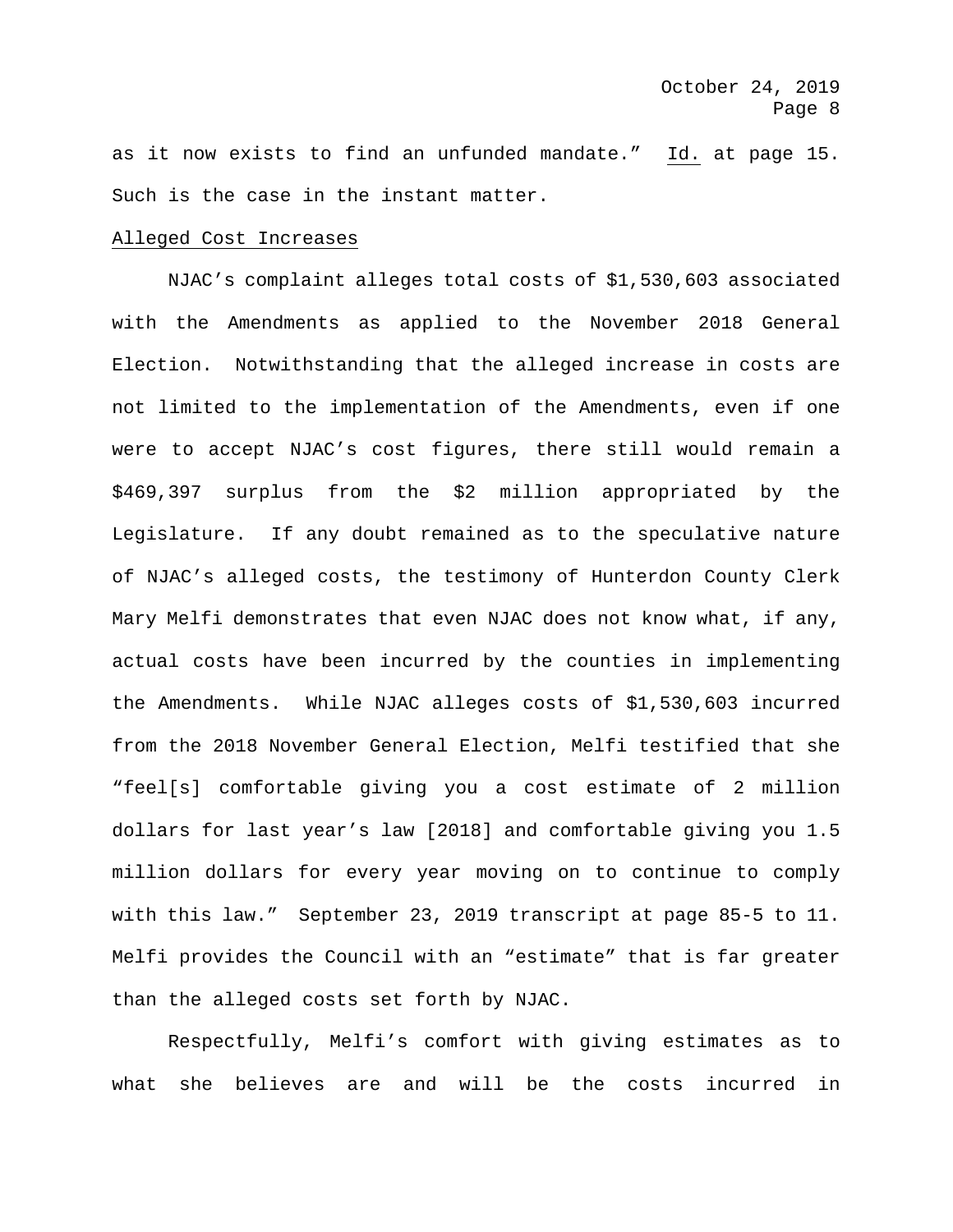implementing the Amendments, is not evidence of the actual costs incurred by the counties from implementation of the Amendments. Both her estimates and those of NJAC are unsupported and are inaccurate. Neither estimate takes into account the real cost savings from the number of mail-in ballot applications that no longer are reviewed and processed by county clerks under the Amendments. In addition, nowhere in the record is there evidence as to how many mail-in ballots would have been provided to voters, regardless of the Amendments. Without either of these essential sets of fact, the Council cannot reach a determination as to the actual costs to the counties, if any, from implementing the Amendments.

It is also necessary to take into account that, to the extent any cost increases are demonstrated, such costs are one–time costs incurred in placing voters into the Statewide Voter Registration System ("SVRS") as either permanent mail-in ballot voters or voters who opted out from receiving the offered mail-in ballots. Thereafter, these voters will be sent a mail-in ballot (or not) the same as any other voters who are sent mail-in ballots pursuant to the previously unamended Vote By Mail Act. Thereafter, there are no additional costs but instead there are cost savings that the counties will recoup each year as the clerks will no longer incur the annual cost of reviewing and processing mail-in ballot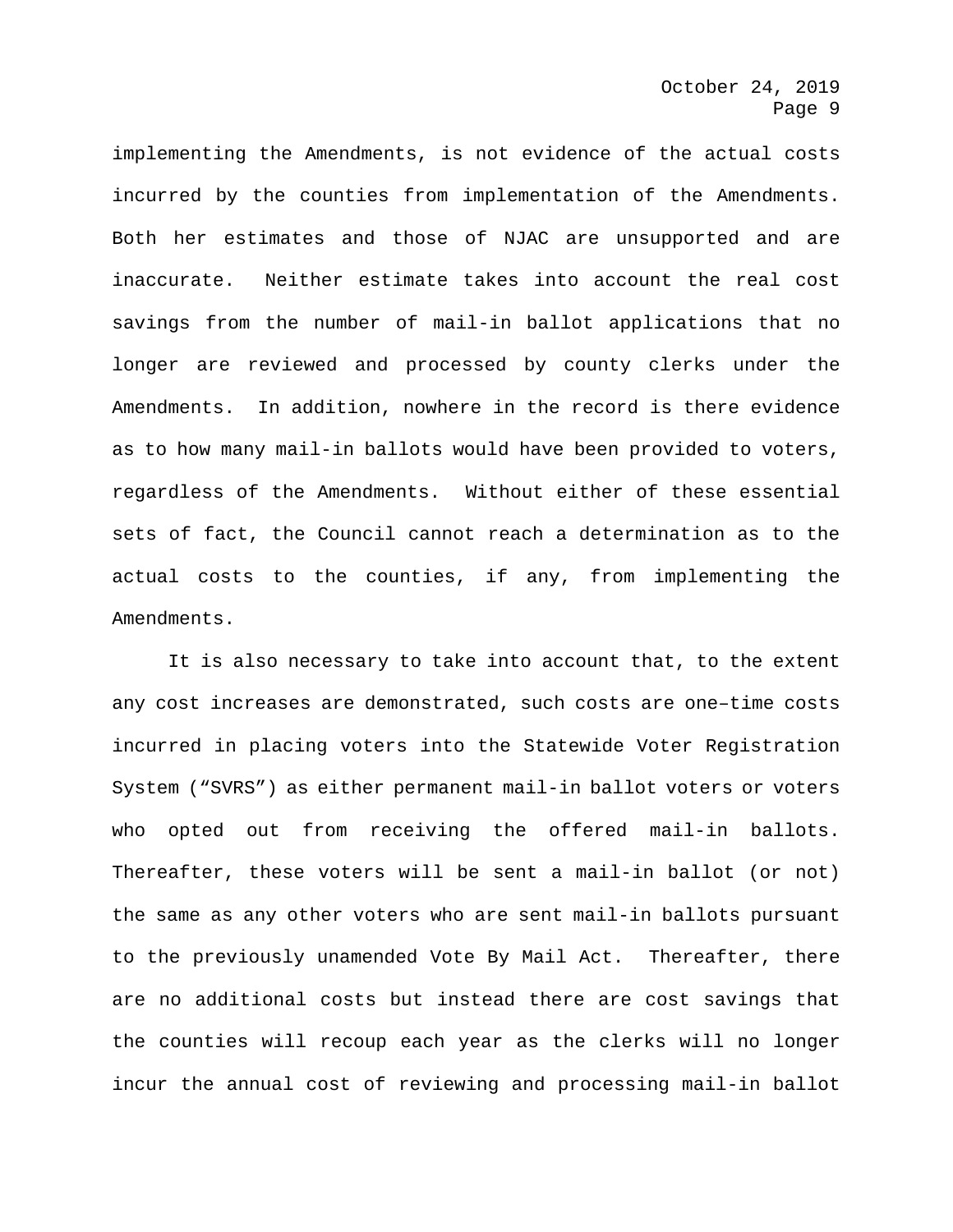applications for these voters. NJAC has also failed to take into account these cost savings. On the contrary, they have incorrectly assumed added costs each year from the Amendments instead of applying the cost savings.

In the Council's decisions in IMO Shiloh, December 12, 2008 (State police patrol of rural municipalities), and IMO Deptford, April 20, 2016 (body cameras and police vehicle cameras), the Council was provided with factual evidence in the record that there were insufficient appropriations for the new legislative requirements. Here, no such specific factual evidence has been presented. As noted, determining the costs associated with implementing the Amendments based upon the present record before the Council would be nothing more than speculation. Because the Legislature has appropriated \$2 million dollars for "actual" costs associated with implementing the Amendments, there is no unfunded mandate.

It is also important to note that prior to the enactment of the Amendments, there was a consistent increase in the number of new mail-in ballots requested by voters throughout the State. The number of mail-in ballots that were cast increased from 2004 to 2016 increased from 170,637 to 355,771, while overall voter turnout increased from 3,638,153 to 3,957,303, or an increase of 319,150 votes. NJAC Appendix B. Of the 319,150 additional votes cast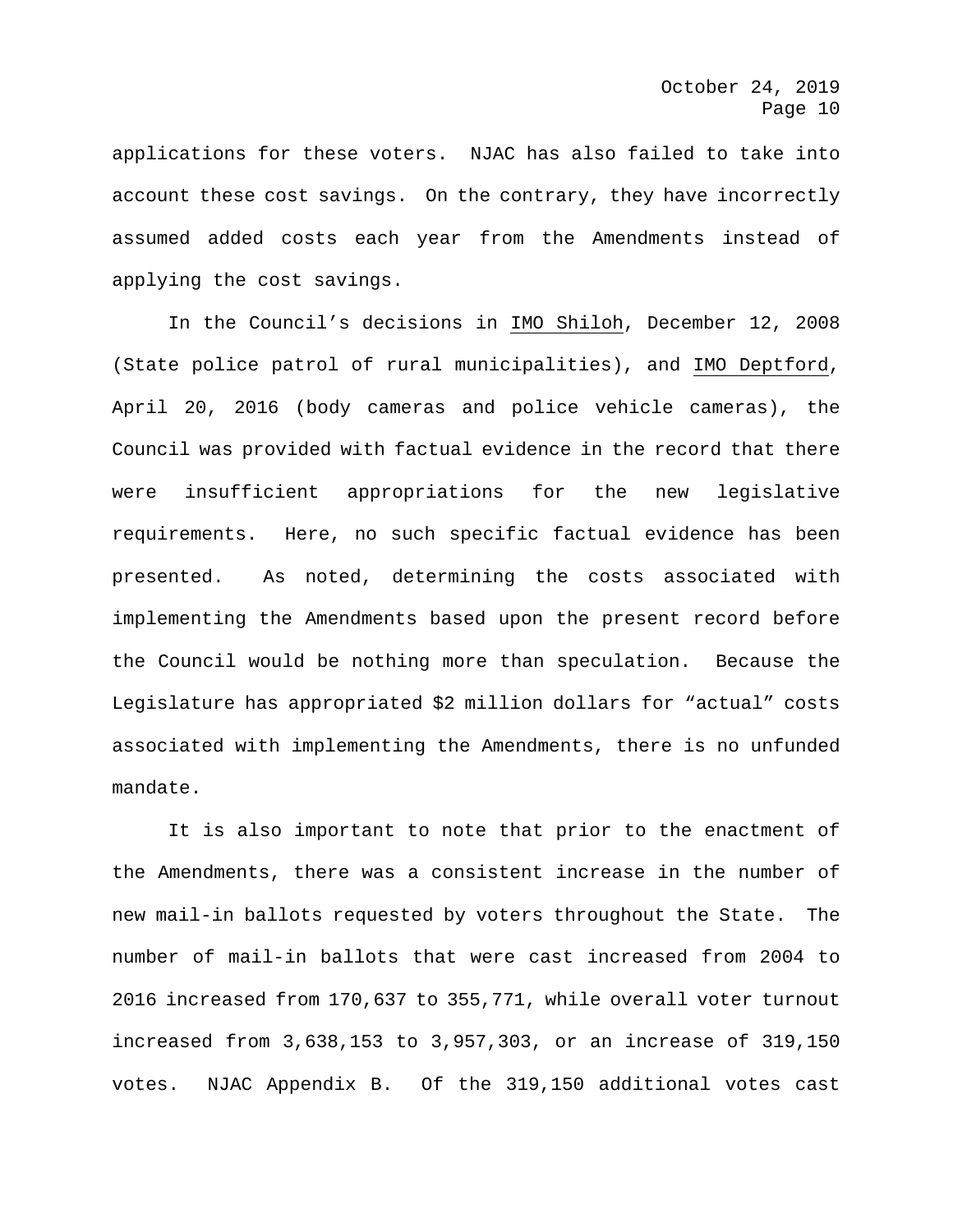from 2004 to 2016, 185,134 or 58% of the total increase was from mail-in ballots. Ibid. This increase in mail-in ballots was prior to enactment of the 2018 and 2019 Amendments. Further, the number of mail-in ballots received from the November 2016 General Election to November 2018 General Election increased from 355,771 to 400,136 or 11%. Ibid. This figure is also consistent with the rate of increase in mail-in ballots from previous federal General Elections. Ibid. There is nothing in the record that supports a finding that this increase is related to the implementation of the Amendments as opposed to the myriad of other causes for increases in voter turnout, which run the gamut from voter interest in a particular election to the efforts of the counties to promote voting by mail.

It is noteworthy that the percentage increase in mail-in ballots far exceeded the increase in overall voter turnout prior to enactment of the Amendments. In the 2008 General Election, the total voter turnout was 3,910,221 votes and the number of votes cast by mail was 243,623. Ibid. In the 2016 General Election, the total voter turnout was 3,957,303 votes and the number votes cast by mail was 355,771. Ibid. Thus, while overall voter turnout increased by 47,082 from 2008 to 2016, the number of voters casting mail-in ballots increased by 112,148 or almost 300% greater than the increase in the total number of votes cast. Put another way,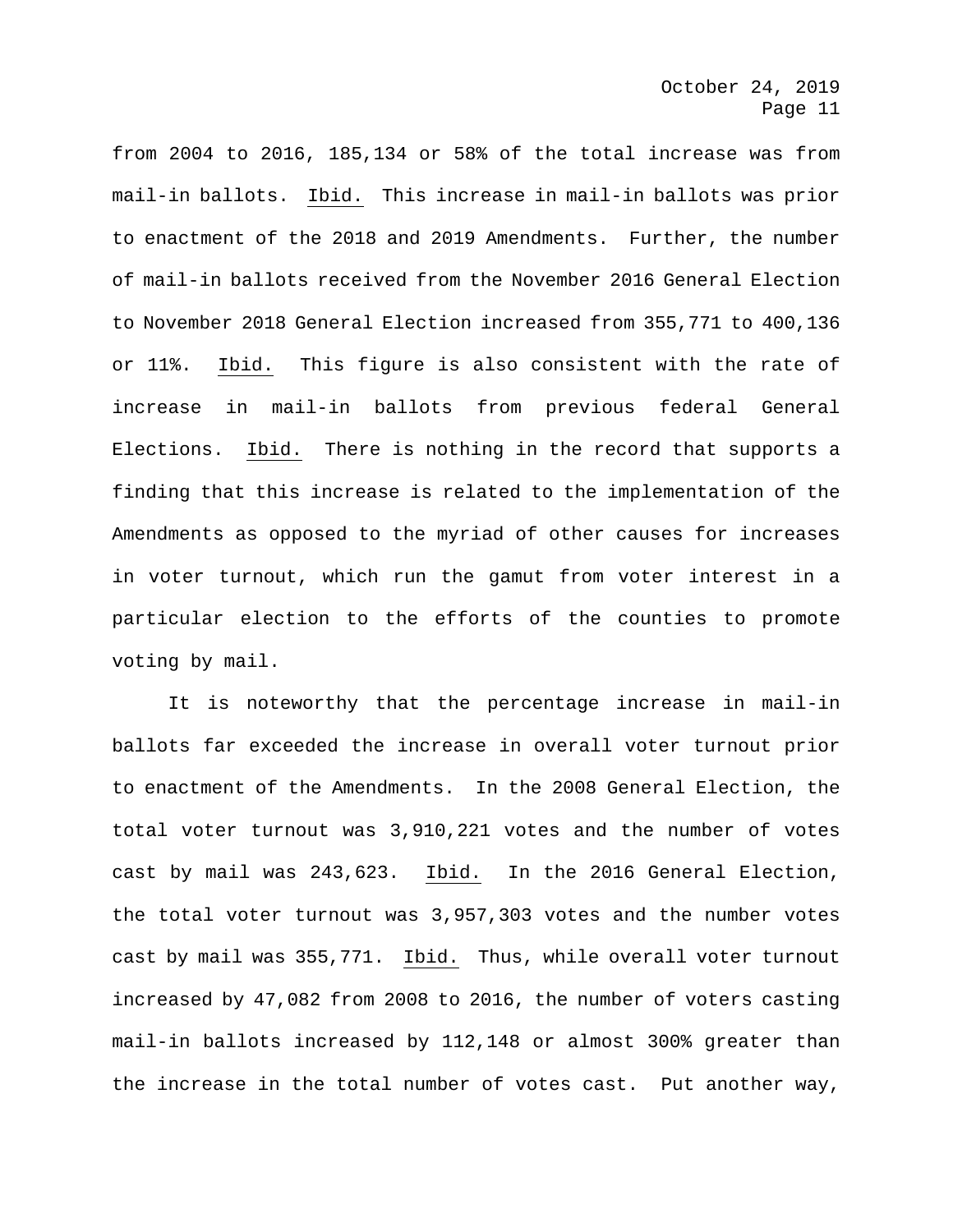while the overall voter turnout increased only 1.2% from 2008 to 2016, the number of mail-in ballot voters increased by 46%. All of this occurred prior to enactment of the 2018 Amendment. Clearly, an ever increasing percentage of voters have been voting by mail well before the effective date of the Amendments.

NJAC relies on the increase of 44,365 mail-in ballot voters from 2016 to 2018 as evidence of increased costs resulting from the 2018 Amendments. However, the record does not demonstrate how many of the November 2018 mail-in ballots were from voters who had previously applied for mail-in ballots through the "All General Election" mail-in ballot application that existed through the 2018 General Election. There is also no evidence how many voters applied for a mail-in ballot for a specific election or for all elections in 2018 prior to enactment of the Amendments. There is no evidence how many voters applied for a mail-in ballot only for the November 2018 General Election. Ultimately, there is no evidence indicating how many of the addtitional 44,365 mail-in ballots received in the November 2018 General Election are mailin ballots that would have been sent in any case, notwithstanding the Amendments.

The exhibits in evidence demonstrate that over the years, the county clerks have properly encouraged voters to vote by mail in an effort to insure that all eligible persons may exercise their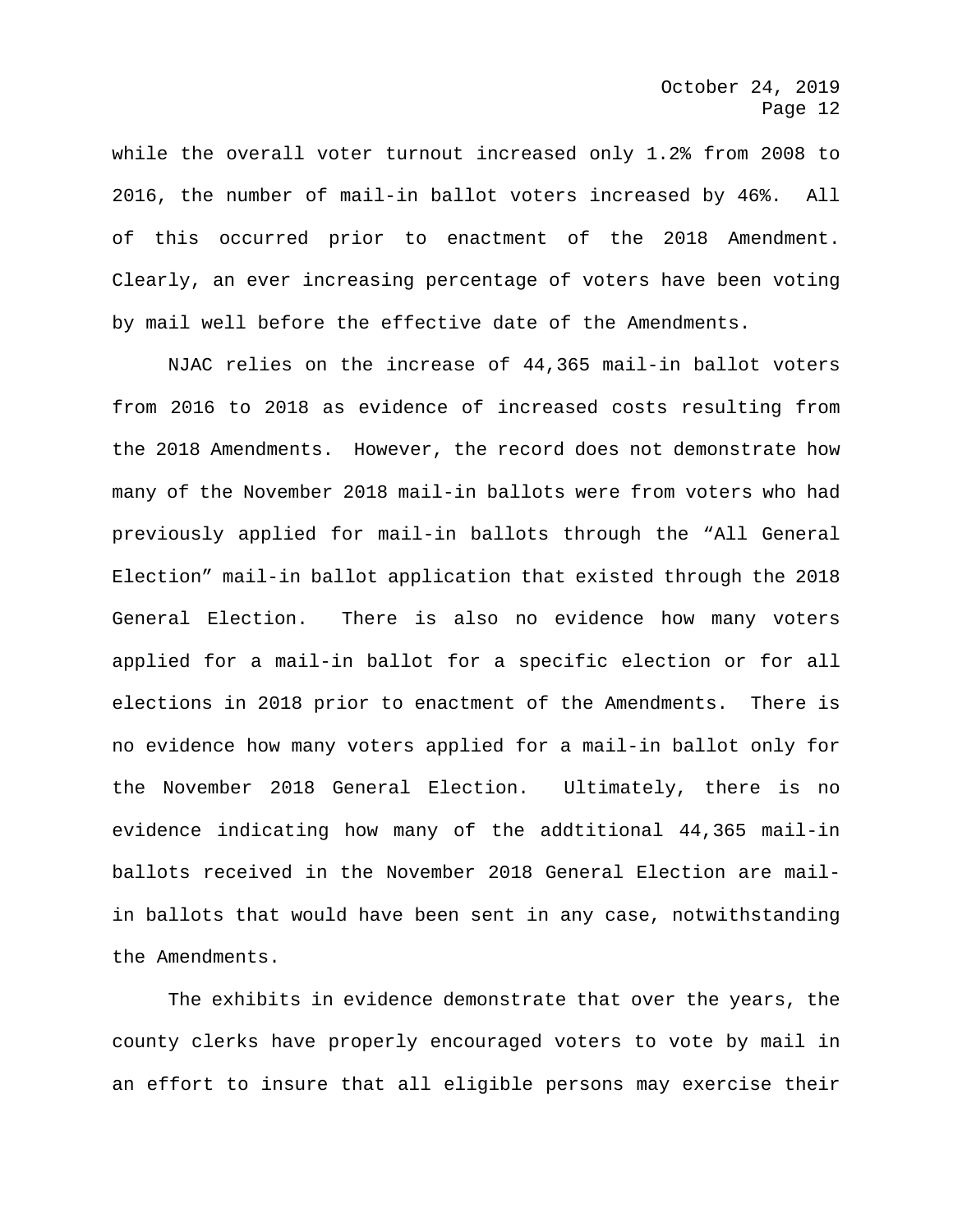right to vote. Respondent's Exhibit D, from the Cumberland County Clerk's website, states, "NO EXCUSE – Vote By Mail Law," referring to a voter's right to request a mail-in ballot for the June 5, 2018 primary election, prior to enactment of the 2018 Amendment. Respondent's Exhibit E, from the Essex County Clerk, states: "In New Jersey, any voter can now vote by mail. You do not need a reason to vote by mail. Don't feel like going to the polls? Simply vote by mail. Now there is no excuse not to vote." Again, this is a reference to the Vote By Mail Act as it existed prior to enactment of the Amendments. Finally, Respondent's Exhibit H, from the Mercer County Clerk's office, page 4, is a notice from the county clerk in 2017 that states, "Mercer County Clerk Paula Sollami announced that all registered voters will receive a Voteby-Mail application as part of Mercer County's latest initiative to raise voter participation across all districts." The announcement goes on to state that by the end of August 2017, a vote by mail application will be sent out with return postage, to all registered Mercer County voters who are not already signed up to receive November General Election Vote by Mail ballots. Ibid.

All of this leads to the conclusion that there is no basis for finding the \$2 million appropriation underfunds costs associated with implementing the Amendments, or that an unfunded mandate results from any increase in the number of mail-in ballots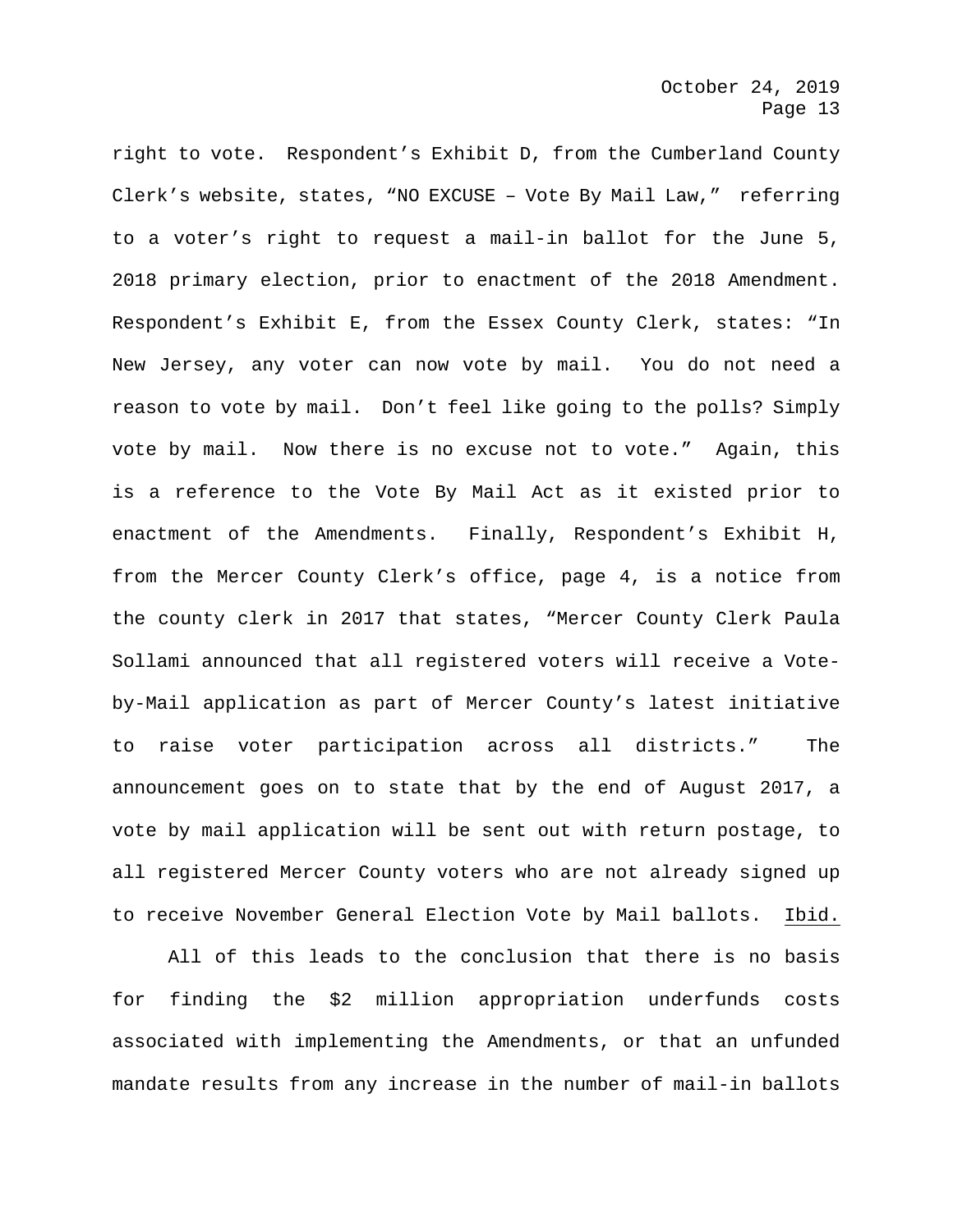since the enactment of the Amendments.

Enactment of the 2018 and 2019 Amendments are Exempt from a Finding of an Unfunded Mandates Pursuant to the New Jersey Constitution and the Local Mandates Law

The 2018 and 2019 Amendments do not constitute an unfunded mandate as defined by N.J. Const. art. VIII, §2, ¶5 and the LMA. The Council has explained that its "authority is limited to considering whether a mandate is funded or unfunded, and if it is unfunded, whether certain enumerated exemptions apply." In re Complaints Filed by the Monmouth-Ocean Educ. Servs. Comm'n, the Rumson-Fair Haven Reg'l High Sch. Dist., and the Stafford Twp. Bd. of Educ. (August 20, 2004) at page 8. The Amendments are exempt from being deemed an unfunded mandate because two of the constitutional exemptions that prohibit a finding of an unfunded mandate apply in this case: (1) the Amendments implement a provision of the New Jersey Constitution, N.J. Const. art. VIII,  $\S2$ ,  $\P5(c)(5)$ ; and (2) the Amendments revise or ease existing requirements of the Vote By Mail Act (N.J.S.A. 19:63-1 to -28), N.J. Const. art. VIII, §2, ¶5(c)(3).

# Implementing a Provision of the of the New Jersey Constitution

N.J. Const. art. VIII, §2, ¶5(c)(5), and the LMA, provide that laws and rules or regulations that "implement the provisions of the New Jersey Constitution" shall not be unfunded mandates. N.J. Const. art. VIII, §2, ¶5(c)(5); N.J.S.A. 52:13H-3(e). As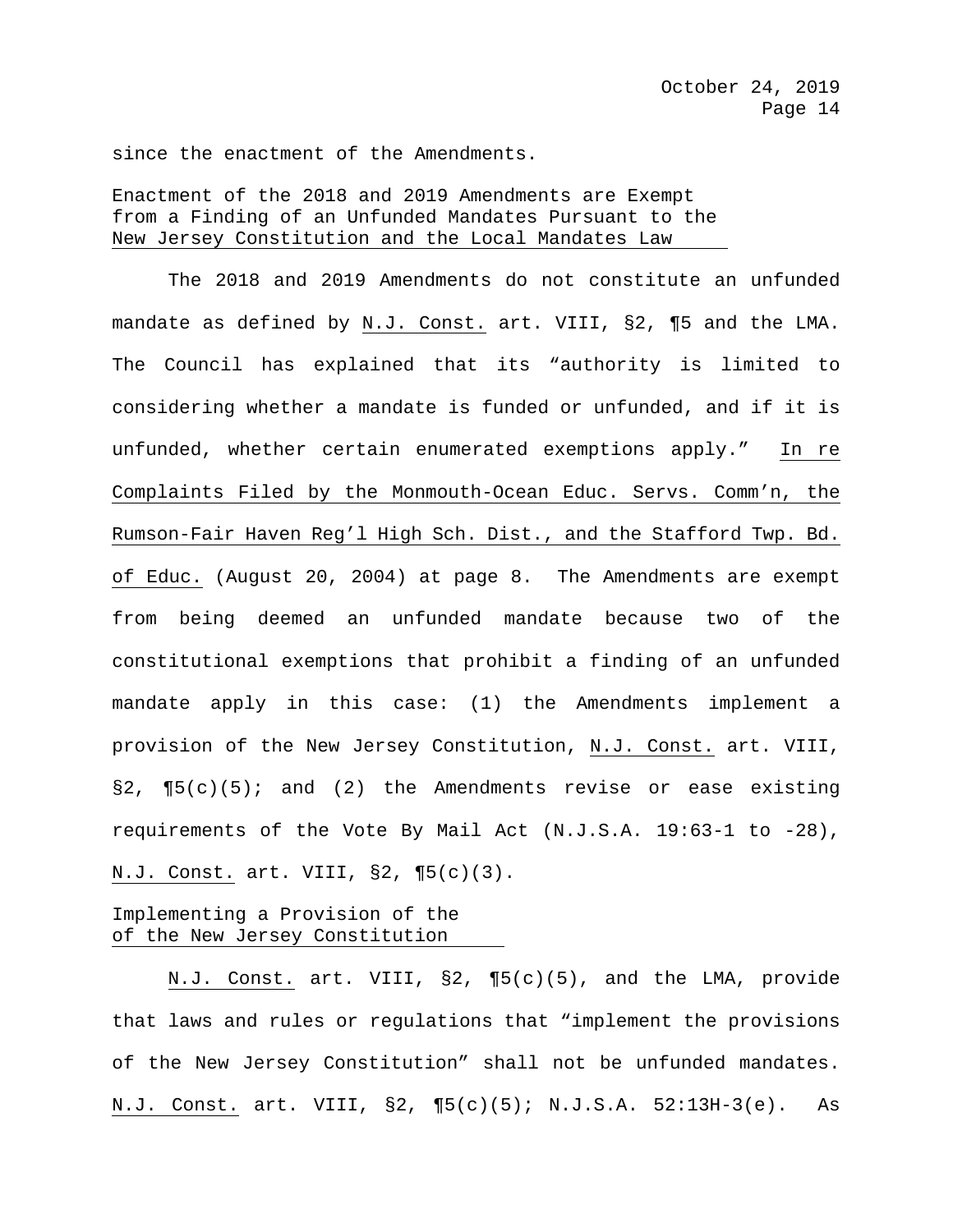such, any law, rule, or regulation that implements the right to vote is not an unfunded mandate. Here, the Amendments act specifically in furtherance of the constitutional right to vote. N.J. Const. art. II, §1, ¶3(a) states:

> Every citizen of the United States, of the age of 18 years, who shall have been a resident of this State and of the county in which he claims his vote 30 days, next before the election, shall be entitled to vote for all officers that now are or hereafter may be elective by the people, and upon all questions which may be submitted to a vote of the people;

This is a provision of the Constitution is specific. In comparison, the language set forth at N.J. Const. art VIII, §4, ¶1, which concerns funding for public education, states,

> The Legislature shall provide for the maintenance and support of a thorough and efficient system of free public schools for the instruction of all children in the State between the ages of five and eighteen.

The language of the "thorough and efficient" clause, and a review of its implementation, is quite different from the Constitution's right to vote clause. A determination of whether an Act of the Legislature implements a provision of the New Jersey Constitution is clearly dependent upon what the Legislature requires within the language of the statute.

This Council has found that requirements to test for randon gas (Monmouth-Ocean Educational Services Comm., decided 8/20/2004), and instituting anti-bullying requirements in schools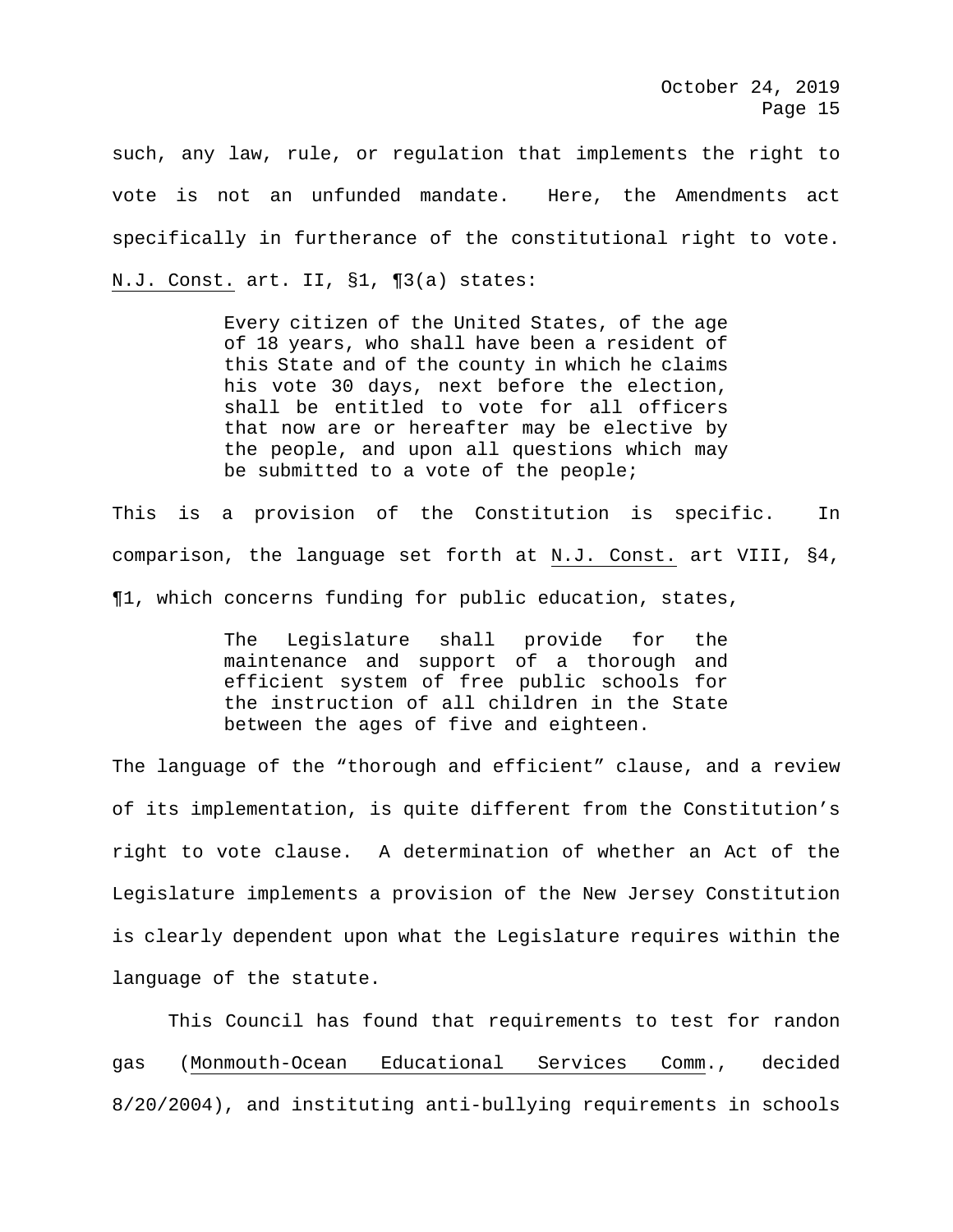(IMO Allamuchy Twp. Bd. of Ed., decided January 27, 2012), are unfunded mandates because the Council determined the enacted legislation was not specific to implementing a particular provision of the New Jersey Constitution. In the instant case, however, the Amendments specifically address the implementation of the right to vote provision of the Constitution. There are only two methods to vote in New Jersey: in-person at a polling location on the day of an election or by mail. As demonstrated in the record, over the last 17 years, there has been a substantial increase in the number of voters casting mail-in ballots. The Amendments directly implement the constitutional right to vote by easing and eliminating prior procedures that were required to exercise the right to vote by mail.

The right to vote without appearing at a polling location on election day has existed in New Jersey for over 60 years, beginning with the limited use of "absentee ballots" for military voters. N.J.S.A. 19:57-1 to -40. Initially, "absentee" ballots were only provided to military personnel pursuant to the 1947 New Jersey Constitution. N.J. Const. art. II, §1, para. 4. In 1953, the Absentee Voting Law, N.J.S.A. 19:57-1 to -40, L. 1953, c. 211 (repealed), was enacted, entitling civilian voters to vote by absentee ballot where those persons could demonstrate that they could not physically be present at their polling location on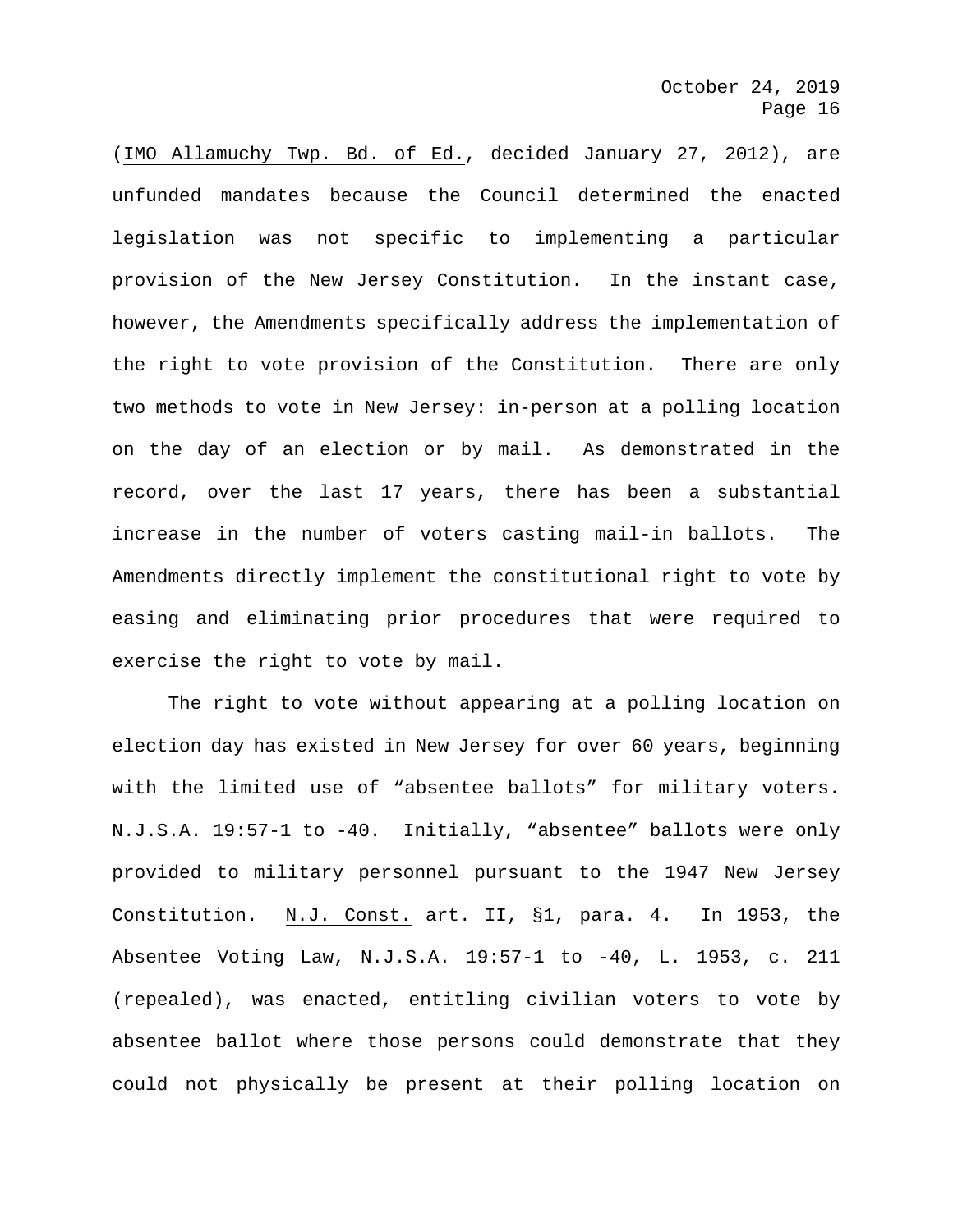election day. Over the decades, numerous amendments to the Absentee Voting Law expanded the ability of voters to vote by mail, leading to the adoption of the Vote By Mail Act, N.J.S.A. 19:63-1 to -28, effective 2009, which allows any qualified voter to apply to vote by mail without having to demonstrate an inability to appear at the voter's polling location on election day.

The Amendments to the Vote By Mail Law continue the trend to expand voter participation by partially eliminating the need for voters to apply for a mail-in ballot either on an annual basis or for a specific election. In so doing, the Amendments implement and expand New Jersey citizens' constitutional right to vote. In affirming the constitutionality of the 1953 Absentee Voting Law which provided the right of civilian voters to vote by absentee ballot, the New Jersey Supreme Court held the 1947 Constitution's limitation of absentee voting to military personnel "is not in itself a bar to civilian absentee voting by legislative allowance in furtherance of the exercise of the basic right of suffrage, a civil and political franchise--of the very essence of our democratic process-- that is to be liberally and not strictly construed to promote and to defeat or impede the essential design of the organic law." Gangemi v. Berry, 25 N.J. 1, 12 (1957) (emphasis added). The 2018 and 2019 Amendments simply follow previous legislative enactments to promote and ease restrictions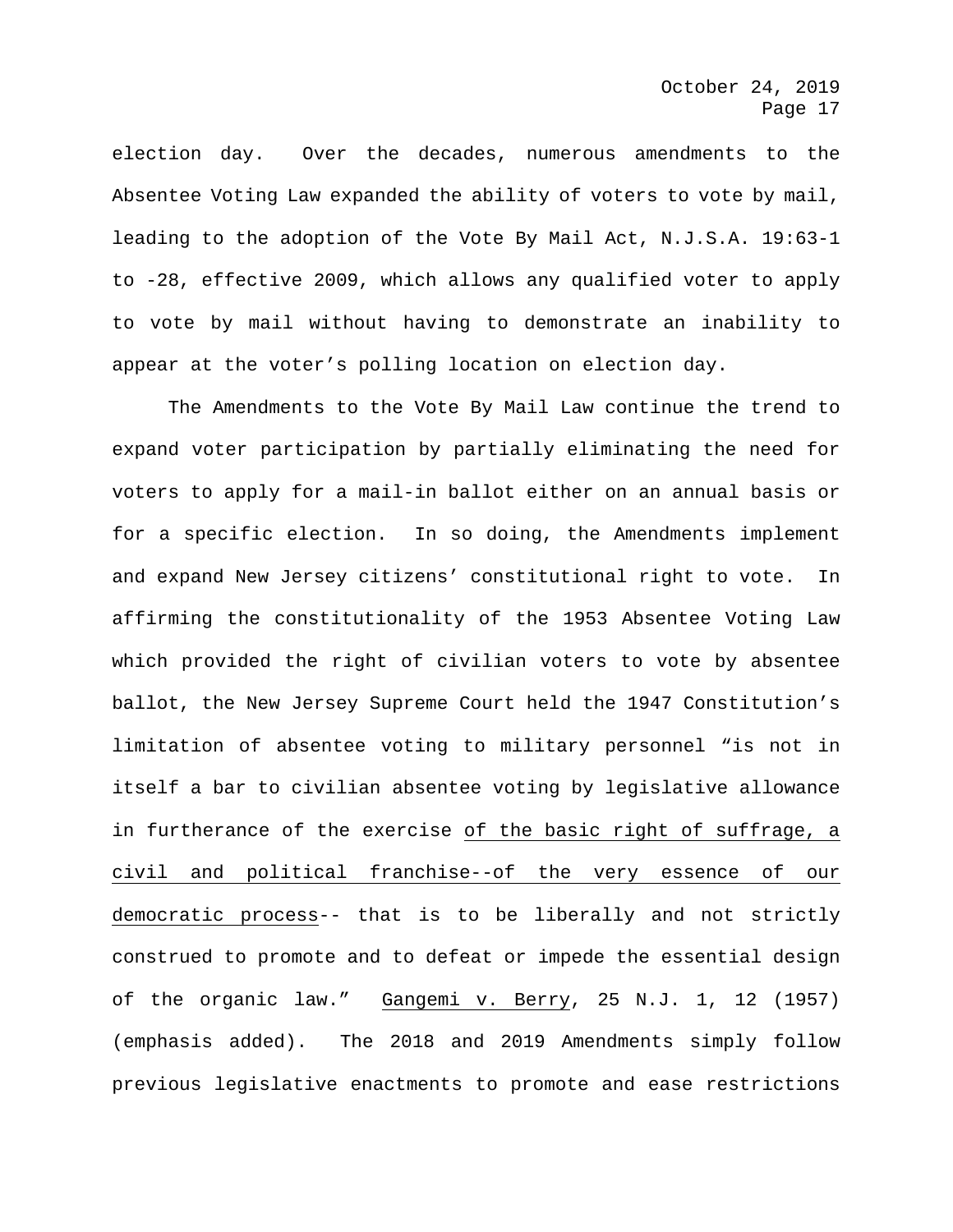"of the basic right of suffrage,. . . the very essence of our democratic process."

The Amendments seek to further the implementation of the constitutional provision to ensure that no qualified person is denied the right to vote. The Amendments further this provision of the New Jersey Constitution and, therefore, are specifically exempted from a finding of an unfunded mandate, notwithstanding any potential costs incurred by the counties.

# Revising and Easing an Existing Law

N.J. Const. art. VIII, §2, ¶5(c)(3) and the LMA specifically exempt from the finding of an unfunded mandate, laws, rules, or regulations that "repeal, revise or ease an existing requirement or mandate or [that] reapportion the costs of activities between boards of education, counties, and municipalities." N.J. Const. art. VIII, §2, ¶5(c)(3); N.J.S.A. 52:13H-3(c). Because the Amendments both revise and ease the existing statutory requirements set forth at N.J.S.A. 19:63-1 to -28 for providing mail-in ballots to voters, the Amendments are subject to the constitutional exemption and, therefore, do not constitute an unfunded mandate.

As noted above, the Amendments revise and ease what has long been required by Title 19 for providing voters the ability to vote by mail. The Amendments require county clerks to provide mail-in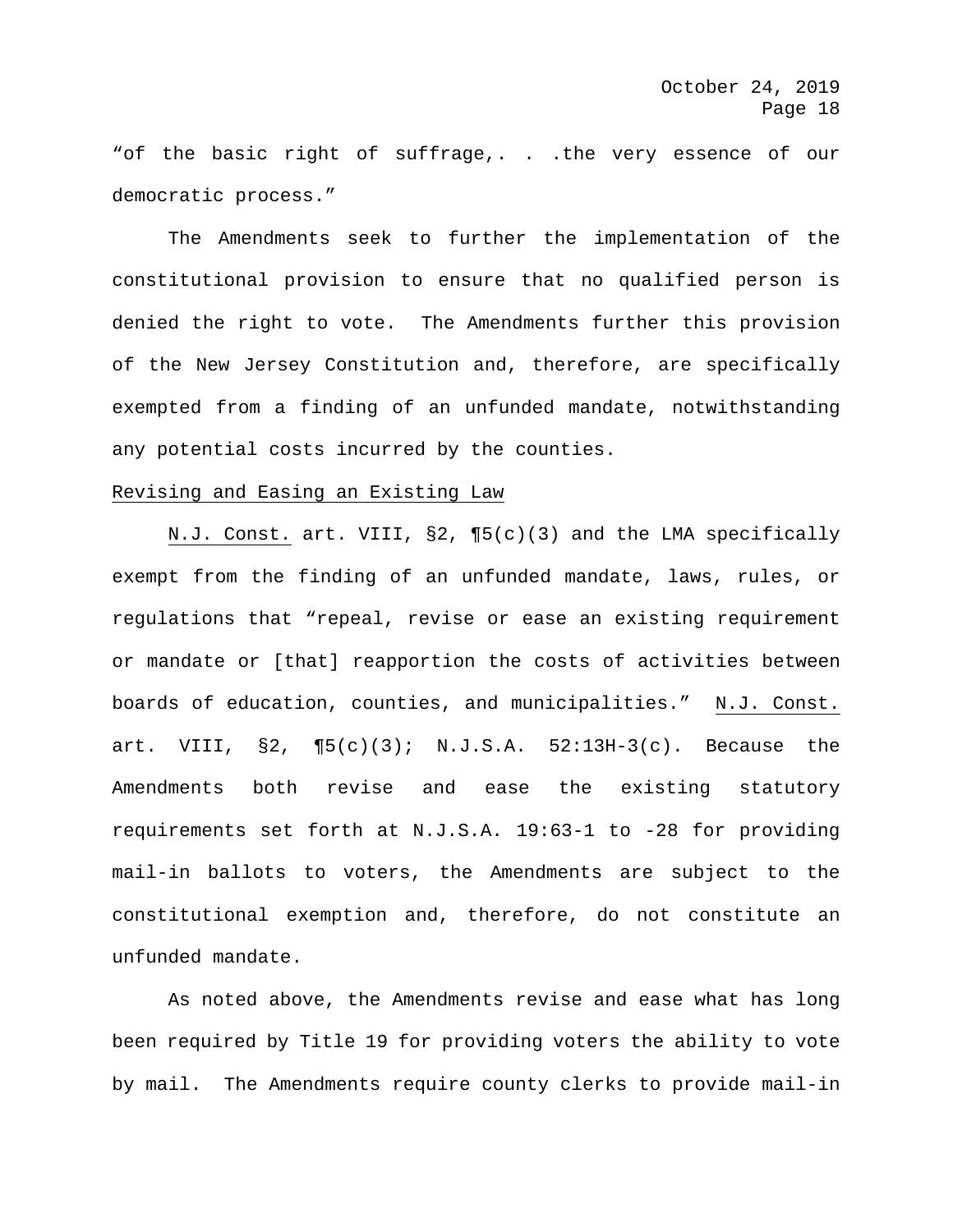ballots for all future elections to voters who requested and received mail-in ballots in the November 2016 General Election or in any election in 2017 or 2018. As a result, these voters no longer are required to apply for mail-in ballots for any future election and the county clerks are no longer required to review and process thousands of mail-in applications on an annual basis for these voters. Additionally, the Amendments also require voter registration forms to now include a mail-in ballot request option. The exercise of this option by voters will also relieve all new registered voters, or those voters who are required to re-register after a move from one county to another, from the requirement of filing mail-in ballot applications with the county clerks. L. 2018, c. 72, section 3. The Amendments thereby streamline and create a uniform procedure for obtaining a mail-in ballot and relieve county clerks from costly and time-consuming work previously required under the Vote By Mail Act.

The county clerks themselves have recognized that the Amendments implement and revise the existing Vote By Mail Act. The Camden County Clerk's office notes on its website that "Voting in New Jersey is easier than ever with the new Vote By Mail Law . . . . Apply once and receive a ballot for every election without having to re-apply." Respondent's Exhibit B at page 2. The Clerk goes on to encourage voters to "Vote By Mail," noting "In the last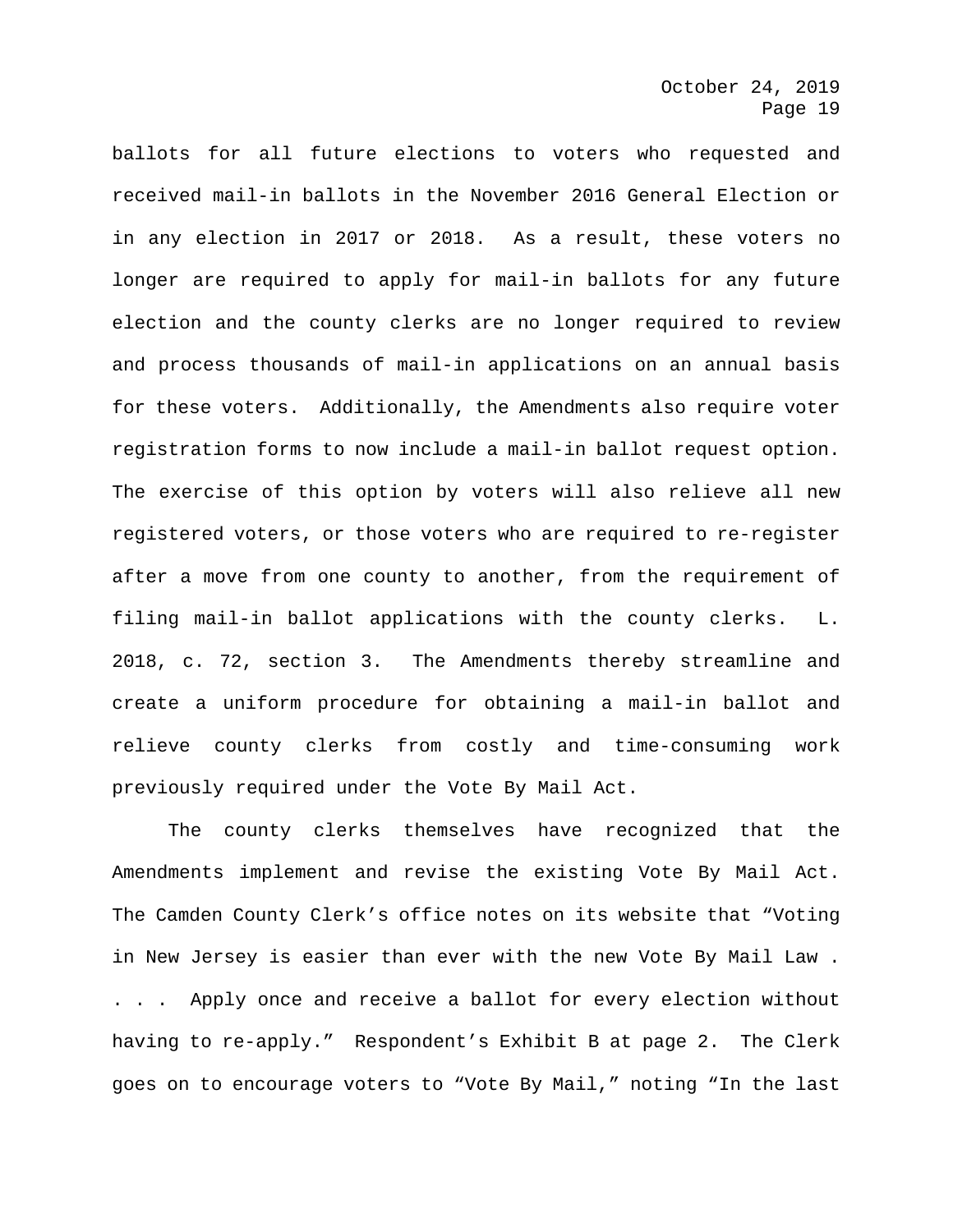5 years there have been over 56,000 Camden County residents that have voted by mail at least once. APPROXIMATELY 1 OUT OF EVERY 6 RESIDENTS VOTE BY MAIL!" Id. at page 6. Because N.J. Const. art. VIII, §2, ¶5(c)(3) and the LMA specifically exempt the finding of an unfunded mandate where the legislative action revises or eases an existing requirement, and because the Amendments do so, the Amendments cannot be found to be an unfunded mandate.

Finally, it is important to emphasize that the constitutional exemptions set forth in N.J. Const. art. VIII, §2, ¶5(c)(3) and art. VIII, §2, ¶5(c)(5), apply only when there is an increase in spending incurred by the counties. The very purpose of the exemptions in the Constitution is that the exemptions are applicable when there is a cost incurred by local entity. Obviously, if there is no finding of costs incurred by the counties as a result of the Amendments, there is no need for the Council to consider whether the constitutional exemptions apply because there is no action of the Legislature that has created a cost increase without funding. The essence of the constitutional exemptions is their applicability where costs are incurred. In such a situation, where cost-creating statutes implement a provision of the New Jersey Constitution or revise or ease an existing law, then the cost creating statutes are exempt from being found to be an unfunded mandate. Here, the Amendments both implement a provision